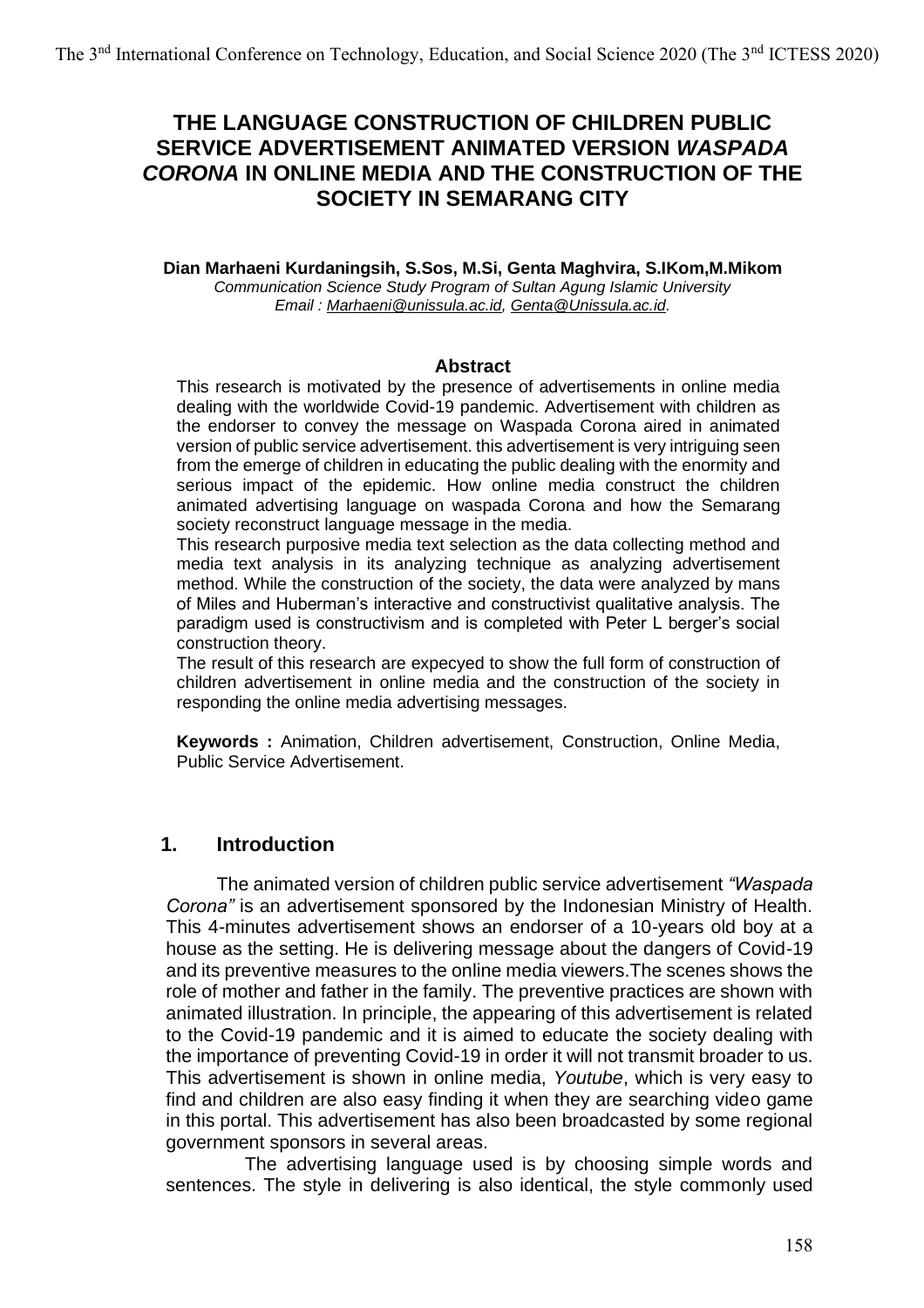addressed to children, for example persuasive accent, raising intonation but not high intonation. The following picture is the excerpt of the advertisement storyboard.



Figure 1: Story board Episode Public Service Advertisement *Waspada Corona*

Public service advertisement in online media have been appearing since the beginning of the Covid-19 pandemic worldwide. According to the purpose, advertisement is divided into several type. One of them is understanding the advertisement purpose of the care function, namely the commercial function. Furturmore, based on its purpose, advertisement is divided into two, they are commercial advertisement and public service advertisement. Commercial advertisement is advertisement in which the primary purpose is to deliver profit sales messages, for example advertisemenet of a product or services and corporate advertisement. Whereas, one of the type of non-commercial advertisement is public service advertisement.

Public service advertisement is advertisement which aim at conveying social messages. This advertisement is usually sponsored by governments, social institutions and NGOs. The purpose of public service advertisement is to create knowledgeable awareness, build attitude and motivate behavior. The example of public service advertisements are general election ads, advertisement *Berani Melapor* from Indonesian's Corrupation Eradication Commission, advertisement *Waspada Corona* from the Indonesian Ministry of Health.

Companies producing commercial products also create public service advertisements with the aim at Corporate Social Responsibility (CSR). For example, a cigarete advertisement with very creative message to maintain health by reducing smoking. There are also tea advertisement with the special message, not to drink tea after having meal.

Dealing with the Covid-19 pandemic, Indonesian government trigger some organization which concerened in conducting the socialization by educating the society to avoid the virus. Indonesian Ministry of Health is the government's right hand man. It was appointed to be most responsible for all the efforts to maintain the health of the entire nation. One of the way is to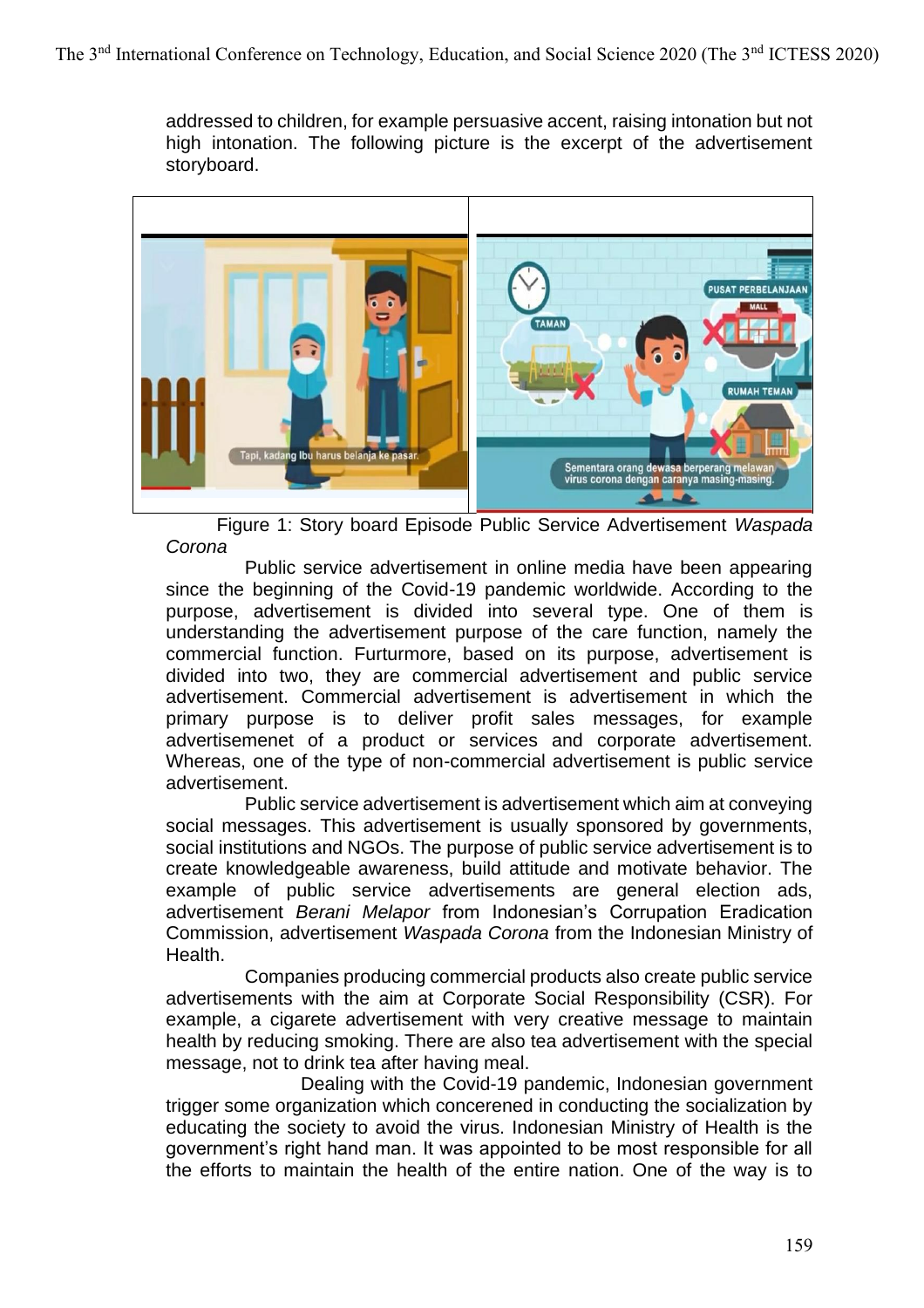educate the society using online media by creating public service advertisement. There are several public service advertisements created and socialized through various media, like radio, television and online media. The public service advertisements are also created in several type, one of them is animation. Moreover, children are chosen as the endorsers. Uniquely, in choosing the language, message delivered, word choice, sentence structure and style in delivering in the advertisement, it has different language taste.

This version of advertisement is very interesting, moreover the advertisement is presented in an animated version and it uses children endorser to convey the information. Public service advertisements are generaly delivered by adult endorser, because the nature of the advertisement is serious. Public service advertisements are the representative of the government that must maintain the informarion credibility. This is the particular uniqness, there is something different. This public service advertisement is specific.

Another uniqueness of the advertisement is also displayed with the animated version. Animation is identical to children because they will like its attractive visual form very much. Advertisement put the children as the target. This is difference, children are shown as endorsers and it is presented in animation form.

Covid-19 pandemic is a worldwide global pandemic and the most frightened epidemic. This powerful virus is proven to be the most deadly virus and it can kill everybody indiscriminately even doctors and other health workers. Covid-19 is a very dangerous because the world now shows a very serious condition caused by the virus.

The latest data of Covid-19 victims worldwide on April 18th 2020.

Penulis, Gloria Selyvani Putri | Editor, Gloria Setyvani Putri

KOMPAS.com - Jumlah pasien kasus corona di dunia, hingga Sabtu (18/4/2020) pukul 17.23 Will mencapai 2.261.425 kssus.

Dalam rentang waktu kurang dari 24 jam, jumlah kasus terkonfirmasi bertambah lebih dari 69.000 kasus.

Pasalnya, pada Jumat (17/4/2020) pukul 16.09 WIB, kasus terkonfirmasi mencapai 2.192.187 kasus.

Dari 2.26 juta orang yang positif terinfeksi Covid-19, 154.734 pasien meninggal dunia dan 579.212 dinyatakan sembuh.

Terdapat 210 negara dan wilayah di seluruh dunia yang telah melaporkan Covid-19.

Selain itu, pandemi juga menyebar di dua transportasi angkut Internasional, yakni Diamond Princess yang bersandar di Yokohama, Jepang dan Kapal pesiar MS Zaandam Holland America.

The data of Covid-19 victims in Indonesia on April 18th 2020.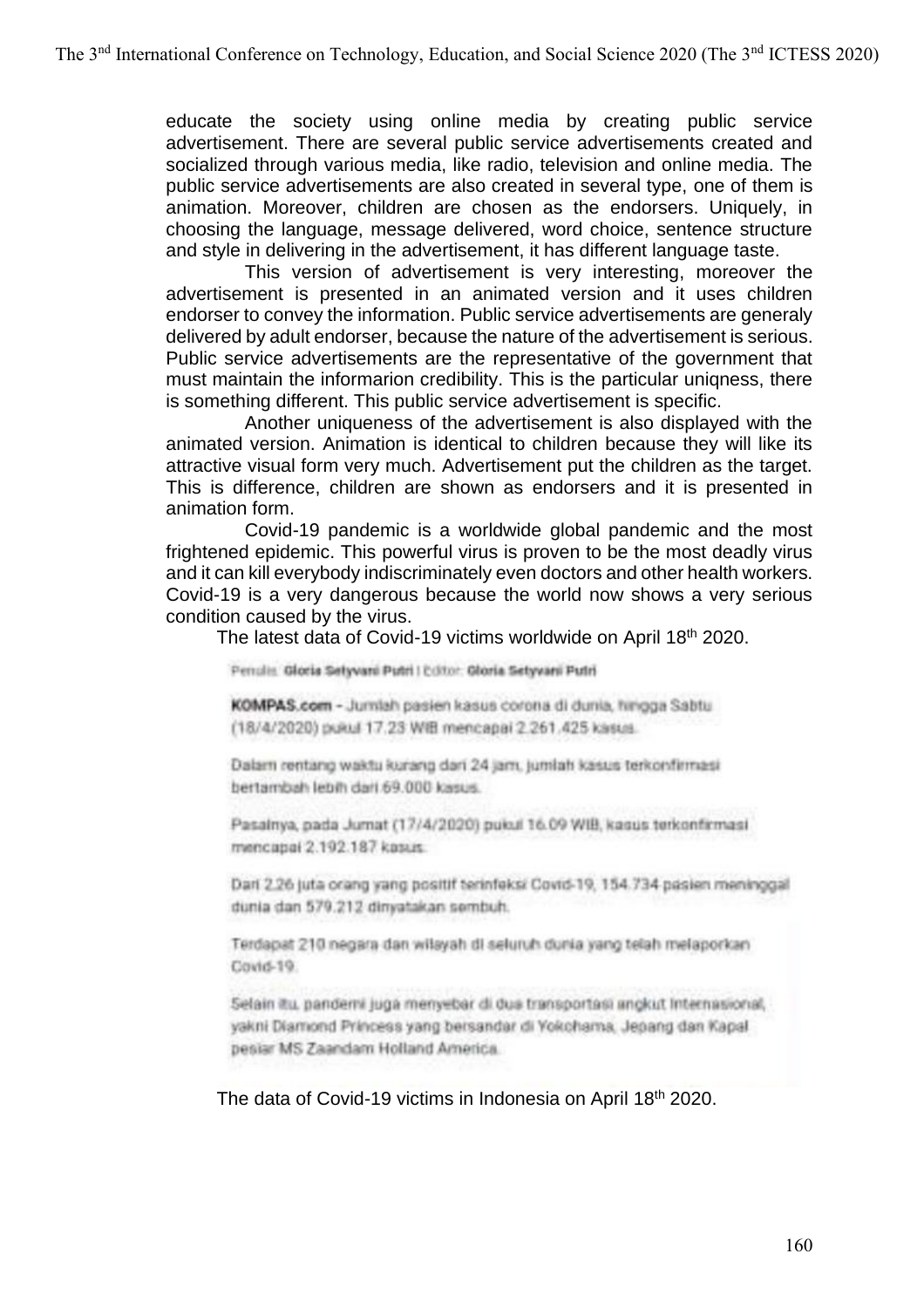

There is an interesting thing in Indonesia, a country included as the top 4 country in the world with population around 268 million people supported with a reliable ministry of health, it must educate the society with children animated character as a messanger of *Waspada Corona*. Eventhough the purpose of the advertisement is to put the target on children, can the children understand the message? How the society reconstruct the language of the online media advertisement messages. How the media reconstruct the language of children's message in the public service advertisement?

Advertisement construction is undertood from the meaning of the media construction. Media construction with all aspects has significant influence towards the social construction and it become a reality in a society. The mass media has been influential in building people's perspective on how to view the universe from their perspective. Mass media is also deeply influencing human life, especially in behavior pattern in responding to media messages.

The construction of social reality is the foundation or basic undestanding that give a background on people having unique point of view of the world and mass media has almost dominating role in forming human view of the world. It can be said that subjective element becomes important because the construction of reality accept individual perspective differences in looking at something. Likewise in viewing the media content or the media itself because the media and the content are a complete unity.

Research on advertisement and society construction has been conducted by previous researcher that highlight the construction of the children's intelegence reality where dairy milk product advertisement has constructed the society that drinking certain milk will make children become the champion, super, and excellent in learning and achieving goals ( Rahman Asri, 2018. 43-65). As for the television, a research on the construction of women;s body shape in Television commercial on diet milk product, The result showed that the construction of lifestyle and women appearance, women are energic and became career women (Endah Muwarni, 2010, 16-117).

The novelty of this research is showing the novelty in animated advertisement as the medium for public service advertisement. The elements of language construction in online media is seen by looking at the nature of the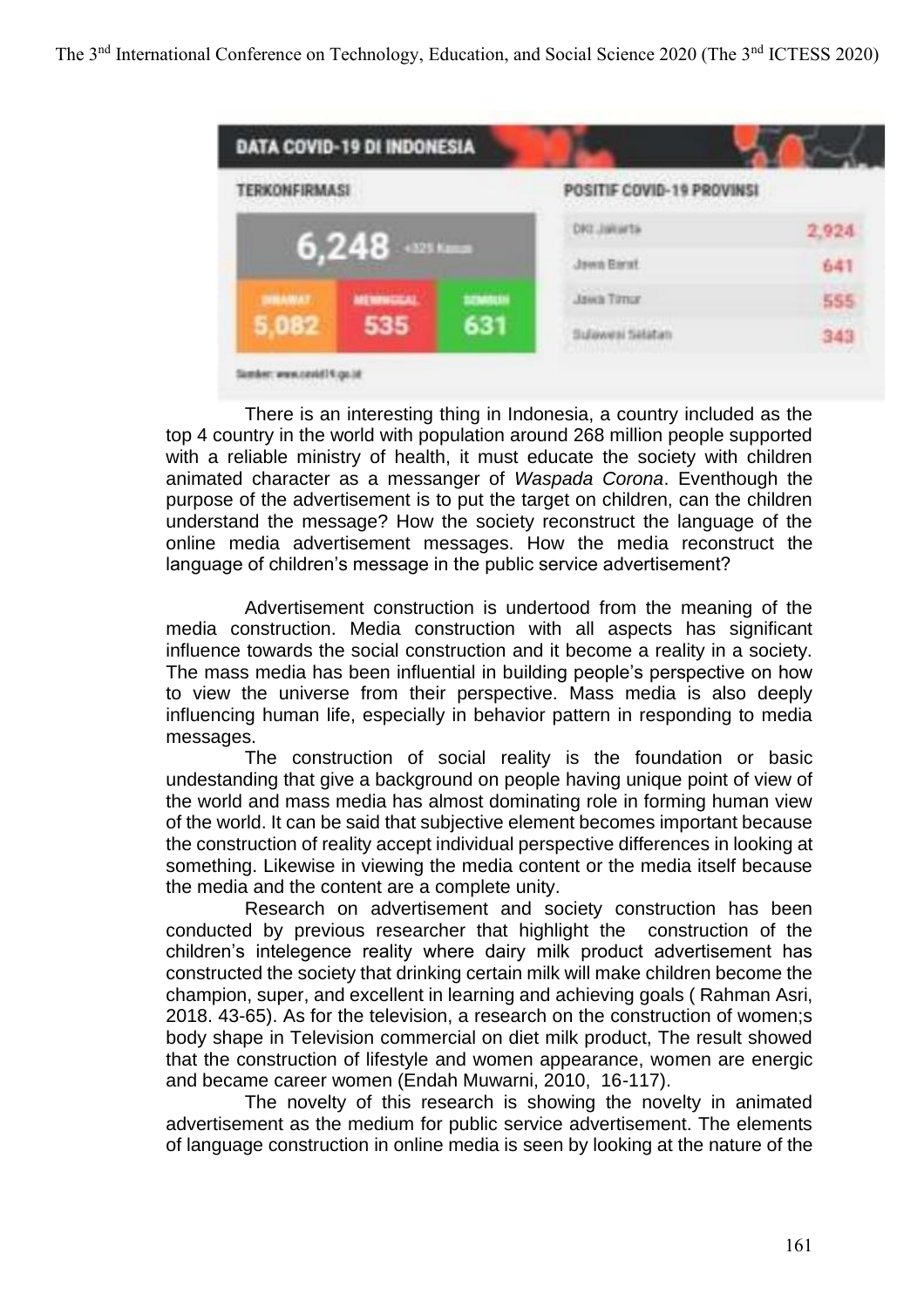online media and its global nature. Online media advertisement as a new media shows a newness compared to the television as public servise advertisement.

### **2. Literature Review**

### *2.1. Knowledge and Legitimacy*

Petel L Berger stated that meaning is legitimacy. Legitimacy is socially objectified knowledge that act to explain and justify a social order (Berger, 1991, 36). Legitimacy is a meaning objectivation and it is a knowledge that has cognitive and normative dimensions because it involves not only explanations but also moral values. In a fundamental sense, Legitimacy is pearching what should be or happened. Berger shows the example, it is kinship norms (Beger, 1991: 37). In social life, it is said that it is wrong or even sinful if it violates the social norms, for example it is too intimate to dicuss with the members of the opposite gender, especially those who are not his/her *Mahram.*

Sociologically, understanding meaning requires a statement of reality and knowledge. These two statements form the core of Berger's thought, namely social construction theory. "Reality" is a quality in a phenomena that have excistence (being) which do not depend on the excistence of individual. "Knowledge" is the certainty that phenomena are real and they have specific characteristics. "Reality" is the result of the externalization of the human internalization and objectification of knowledge. Externalization is influenced by its stock of knowledge.

Social reserve of knowledge is the accumulation of common sense knowledge. Common sense is knowledge shared by individual along with other individual in a normal routine activities and it has been clear by itself in everyday life (Berger, 1991: 34).

### *2.2. The Basic knowledge in daily life*

Daily life has saved and provide reality, as well as knowledge that guide behavior in daily activities. Daily life shows objective reality interpreted by individual or had objective meaning. On the other side, daily life is a world that comes from individual thoughts and actions. It is maintained as a "reality" by those thoughts and actions. These knowledge base are obtained through the objectivation of subjective processes (of meaning) that build intersubjective world of common sense (Berger, 1991:29). Common sense knowledge is knowledge shared (by individuals with other individuals) in daily routine activities.

Daily life reality is taken of granted, although sometimes it is forced but it is rarely questioned. Moreover it is demanded its excistance, for example, the excistance of Islamic university in Sultan Agung Islamic University which has been implemented Islamic learing Society Policy for a long time, the preparation of Islamic time, *Thoharoh,* and Islamic dress for the academic community. The policy may not all be approved by the members of the organization which include the lecturers and students. Since it has been implemented for years, the new academic community never questioning it. Unless they have important cases that can shake the excistance of the policy.

In principle, daily life reality is a unique reality and individual is impossible to ignore it, while the totality is ordered, bounded and structured by the space, time and objects that follow (Samuel in Aimie, 2016: 5). Besides, the reality of daily life is filled with the subjectivation it also contained significance. Significance or the making of signs by human are specific objectivation which already has an intersubjective meaning that sometimes it has no limitation between the meaning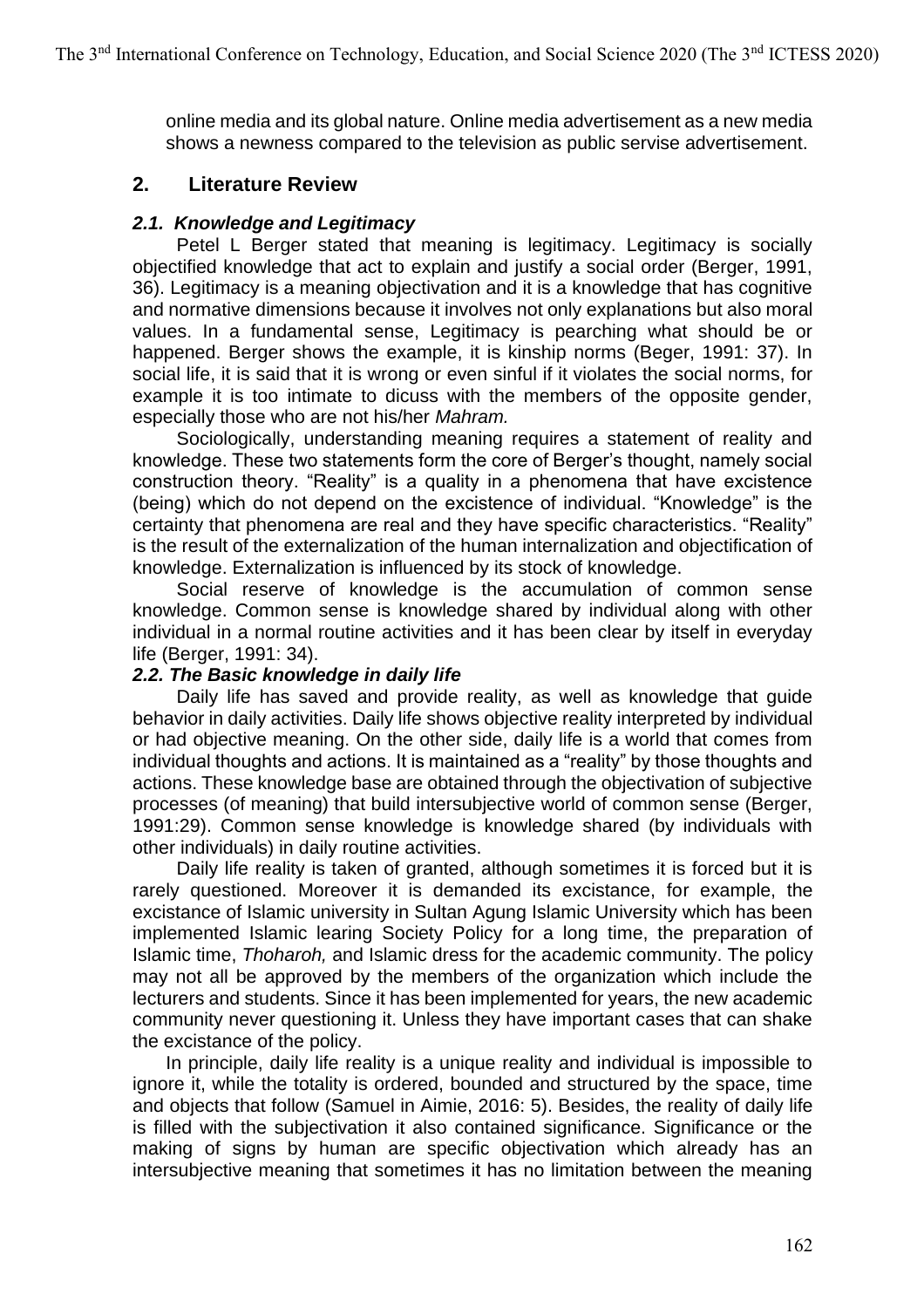of subjectivation and significance. The sign system includes a signature system, a patterned body motion system, a sign system of various material artifacts and other (Aimie, 2016: 5).

Language is as a voice sign syatem. In everyday life, language is the most important sign system. The past objective language reality can be passed down from generation to generation. Language also makes it possible to transfer values into the future. Language is able to bring reality into a face to face situation (Aimie, 2016: 6) for example, as a Javanese, a young man who is also a university student, has never seen a puppet show directly. While the puppet themselves are attractive Javanese dance performance that most preferred by the people in the world. With the language of the puppet stories, puppet images and visualizations in motion can be told for generations.

Human live in a society bouded by norms and values to maintain the harmony of the social life. The values created from the result of human-cultured interaction which are called social order. Berger stated that social order is a continuous outpouring of human selfhood into the worldm whether physical or mental in nature (Berger, 1991, 4). The core and the continuous process are called as social order. Today, social boundary in society have been influenced by ethical factors, namely eligious rule. In Indonesia, the framework of religious thought has dominated the order of life for the past twenty years. How a young woman can be said as good in Islam if she applies Islamic dress. A man is good if he has been praying five times a day although in reality and in some cases it is not necessarily.

Society as objective reality implies an organized life with institusionalization start with an externalization process that is repetitive so that the pattern is seen and understood and agreed upon together so that it produce habit. Habit give deposition and tradition which will be passed down from generation to generation through language.

At the media level, mass media construct institution through the content of the event. Advertising is a part of the event content. In constructing advertisements, the media do not work alone but they are assisted by creative advertising people who also contribute to the construction of the advertisement. For creative people, in creating advertisement they still rely on the professionalism, namely creativity. A work for constructivist is not free of value. Viewers, in this case the community, are very legitimate to build new construction of content from the mass media.

As an example, soap advertisement main purpose is to convey commercial messages. The viewers are able to reconstruct the message into something beyond reason and the will of the product owner and advertisement creator. Soy sauce advertisements are constructed to build a celicious and pure image of soy sauce, but the society recinstruct the advertisement carrying the value of harmonious family.

Social construction theory is also proposed by Delia. In his discussion, Jesse Delia, in constructivist research, they relate our ability to communicate effectively with our mental construction. The level of our cognitive complexity, they way we process information, and the way we form the impression of others. Theorists then describe the advantages of compiling a person-centered message that is designed to be achieved with several goals (Griffin, 2019 :168). It is known as relationship development. Human need to think about our close relationships, our personal relationships, whether strong, often experience a variety of dependencies. And it lasted long time. Including positive ties-usually romantic, friends, and family.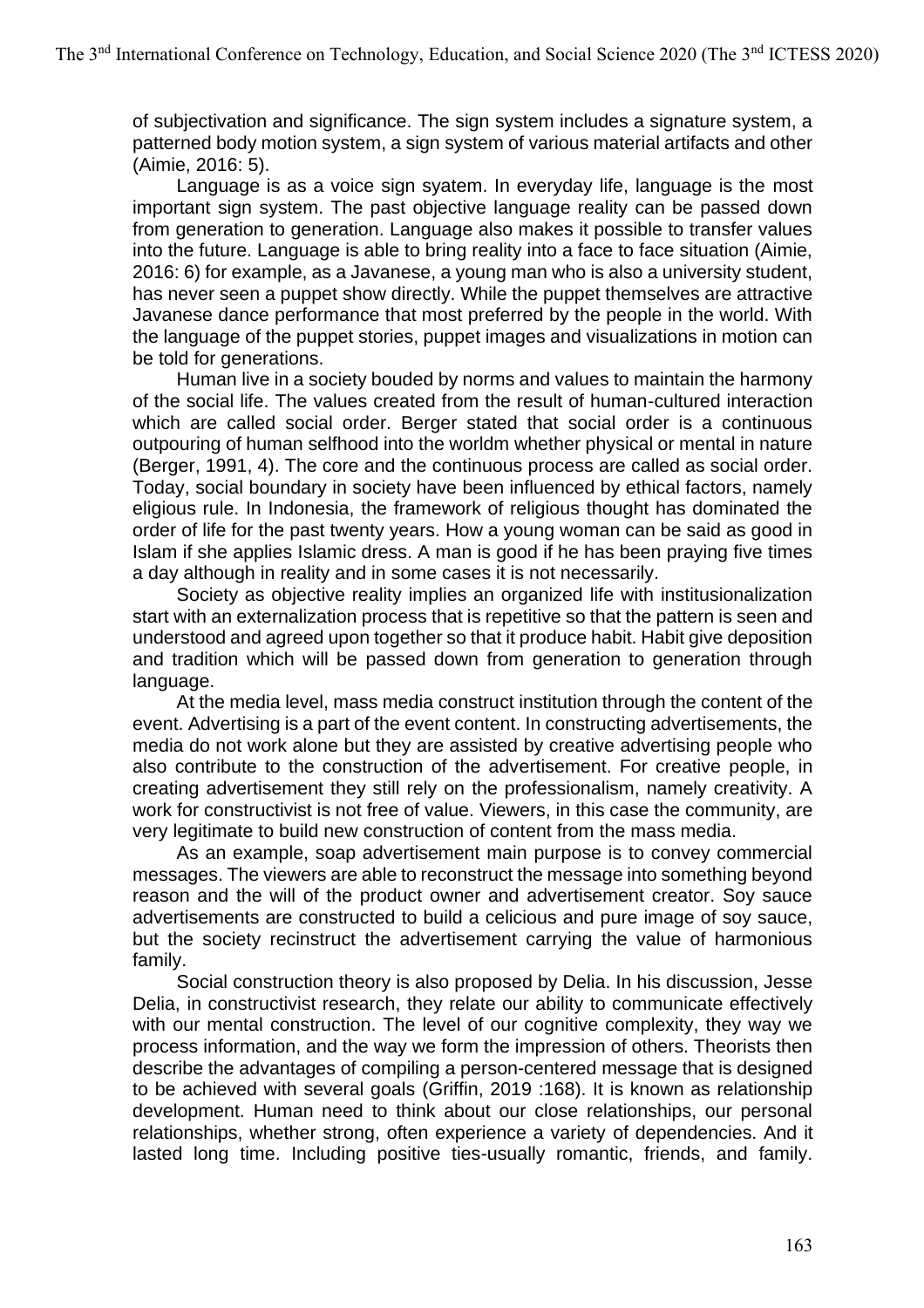Intimacy can give pleasure, trust, share respect, mutual assistance and spontaneity. The question is how we develop close relationship?

One of the experimental approach is proposed by humanistic psychologist, Carl Roger. Roger described three condition that are necessary and sufficient for relationship growth. When a patner feels (1) congruence; (2) positive things without condition; and 93) understanding emphaty with each other. They can and will approach. Congruence is a match or conformity between individual's inner feeling and external appearance. Congruent people are genuine, real, integrated, whole, translapent. People who do not like to try to impress, play a role, put up a front, hide behind a facade(Griffin, 2019 :168).

Constructivism builds communication theory. Constructivism is used as the basis for how human create the order of knowledge functioned in pragmatic life, making phenomena understood in various ways and how knowledge brings humans to make life. Constructivism teaches knowledge as a product of symbolic interaction from various social groups. Reality is social construction, as a product of groups and cultural life( Peter l Berger in Santana , 2017:85).

Viewed from Islamic value, every communication action is a reflection of Islamic value. In Islam it is called Akhlaq. Human akhlaq is reflected through behavior and action. Communication and all action in it are part of Islam. Rachmat showed an analogy about the content of the scriptures mentioned as science. The example of questions about the world. Is doomsday scientific? Judgemment day is scientific because it contains all the theories of the truth of that science. The doomsday phenomenon is not only a metaphysical truth, but it also cotain truth, correspondence, concistency and pragmatic. Muslim believe in two types of doomsday, namely the big (kubro) and the small (Sughro) doomsday. (Rachmat Kriyantono, 2019:1-2)

A small apocalypse, namely death ( Surah Al Hijr, 15: 5, 99: An-Nahl: 70) or no creature that lives forever because every souls will feel dead (Surah Al-Anbiya', 21" 34-35; Al-'Ankabut, 29: 57) and humans were created and killed (Surah Al-Hajj, 22: 5-6),natural disaster or calamities such as the distruction of the previous people, namely Noah, 'Ad, Samud and others( Surah Ibrahim, 14:9; Al-Furqan, 25: 35-40; Asy-Syu'ara', 10-190)are a correspondence (real proof) with verses about doomsday and it has concistency between verses about the truth of doomsday (like surah 14:21:people are gathered in Mahsyar; Surah 15: 85:Doomsday is come surah An-Nahl: 27-34; Al-Isra' 17: 13-15 dan Al-Kahf: 49 concerning the opening of records of the human behavior in open in the doomsday to be counted; surah Alhajj, 22: 1-17: telling the evidence of the truth of the Judgement day, Al-Qiyamah, 75: 1-40: telling about the story of what will happen to human on the judgemnet day, Al-Qari'ah, 101: 1-11 telling about the process of resurrection; Al-'Ankabut, 29:5 about the end of the world is the time of meering Allah and it must come); We created you from the land and to him we will return to be buried and from it we will raise you up at another time (Surah Thaha: 55). ( Rachmat Kriyantono, 2019: 2)

## **3. Research Methods**

### **3.1. Informans and Documens**

The most important data or information to be collected and studied in this research is qualitative data. Informans were selected in detail according to the purpose of the study. The advertisement is selected based on the criteria that have met the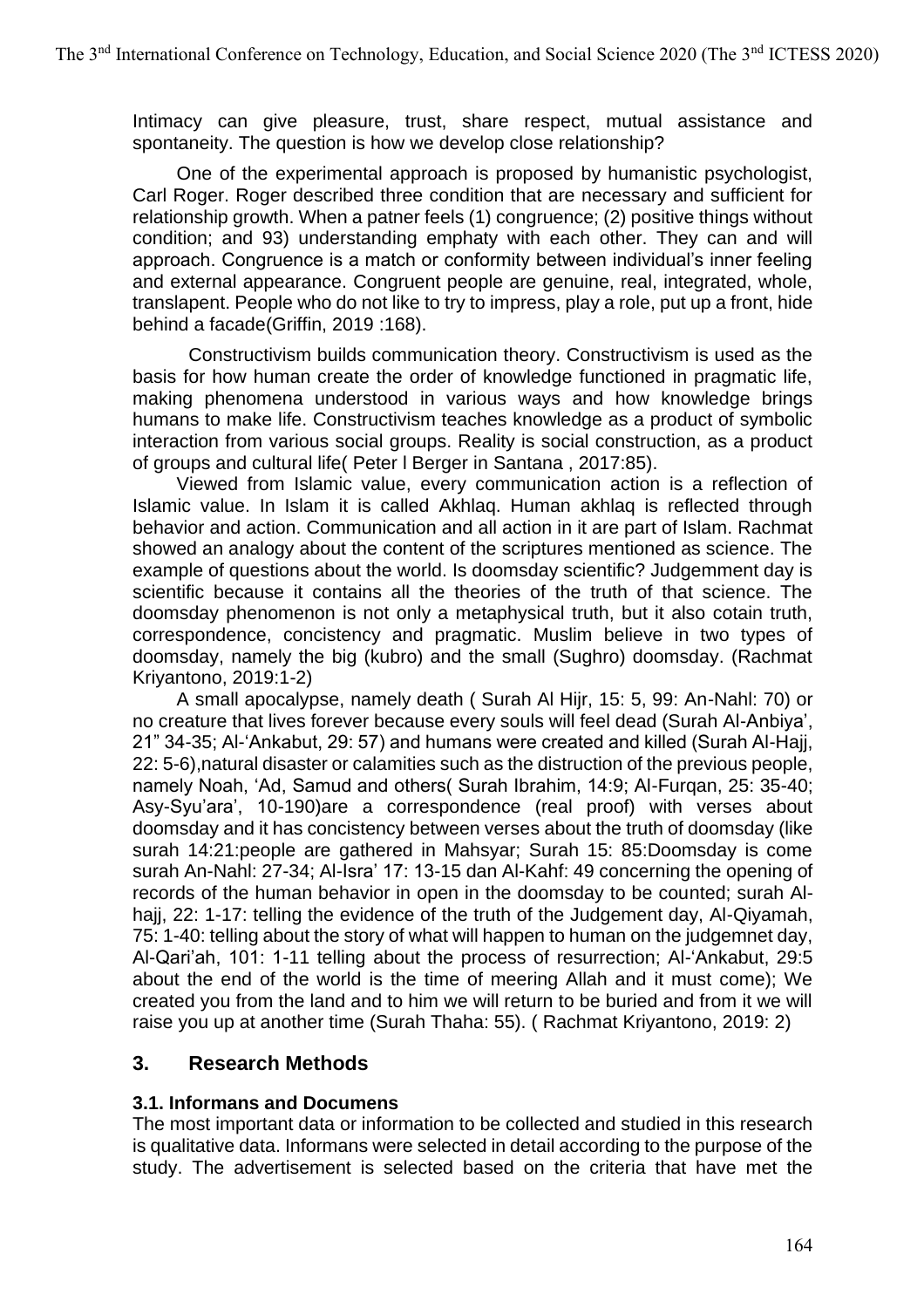problems, objectives and analysis of the research. Primary data were obtained from several data sources and type od data sourcheswhich include: Primary data.

Primary data n this research were obtained from:

- 1) Advertisement documents
- 2) Informants or interviewees, the informan is choosen based on several criteria, educated and watching advertisements.

### Secondary data

Secondary data i this research were obtain from:

- 1) Documents, supporting reference from the media research institute in Indonesia.
- 2) Archeives and supporting documents from external sources.

### *3.2. Sampling Technique*

Qualitative research tends to use selective sampling techniques. It is done based on the theoretical concepts used, researchers' personal curiousity, empirical characteristics, etc. Therefore, it used purposive sampling or criterion basen selection Goetz & LaComte in Sutopo, 2002, p.185). In this case, the researcher will choose the informant who is considered as the most knowledgeable, so that the possibility of the informant's choice can develop according to the needs and stability of the researcher in obtaining the data (Patton in Sutopo, 2002, p.185). This sampling is more likely to be the internal sampling ( Bogdan & Biklen in Sutopo, 2002, p.185) which give opportunity that decisions can be taken once the researcher has a general thought that arises about what is being learned, to whom will speak, when the right time to have observation or time sampling and also the number of documents examined.

### **3.3. Instrumen**

### **3.3.1. In-depth interview**

The interview is flexible and open, unstructured questions, not in a formal situation, can be done repeatedly on the same informant ( Patton in Sutopo, 2002, p.184). The questioned raised can be more focused so the information gathered is more detailed and in-depth. The flexibility will be able to obtain the honesty of the informant in providing true information.

### *3.3.2. Direct Observation*

Observation in this qualitative research will be conducted by direct observation in which the researcher chooses direct observation to play the passive role (Spradley, in Sutopo, 2002, p.185). The observation is done by visiting the events, the presence of the researcher will show the passive role, because the presence as a stranger will be clearly known to be observed adn it influence on what is observed ( Sutopo, 2002, p.65). The direct observation will be carried out informally ( Sutopo, 2002, p.66). Direct observation aimed to directly observe a variety of group member interaction activities in traditional groups.

Informally, the researcher will visit a family, socializing in informal interviews with women of members of traditional group relate to their activities in various activities within the group.

### *3.3.3. Content analysis*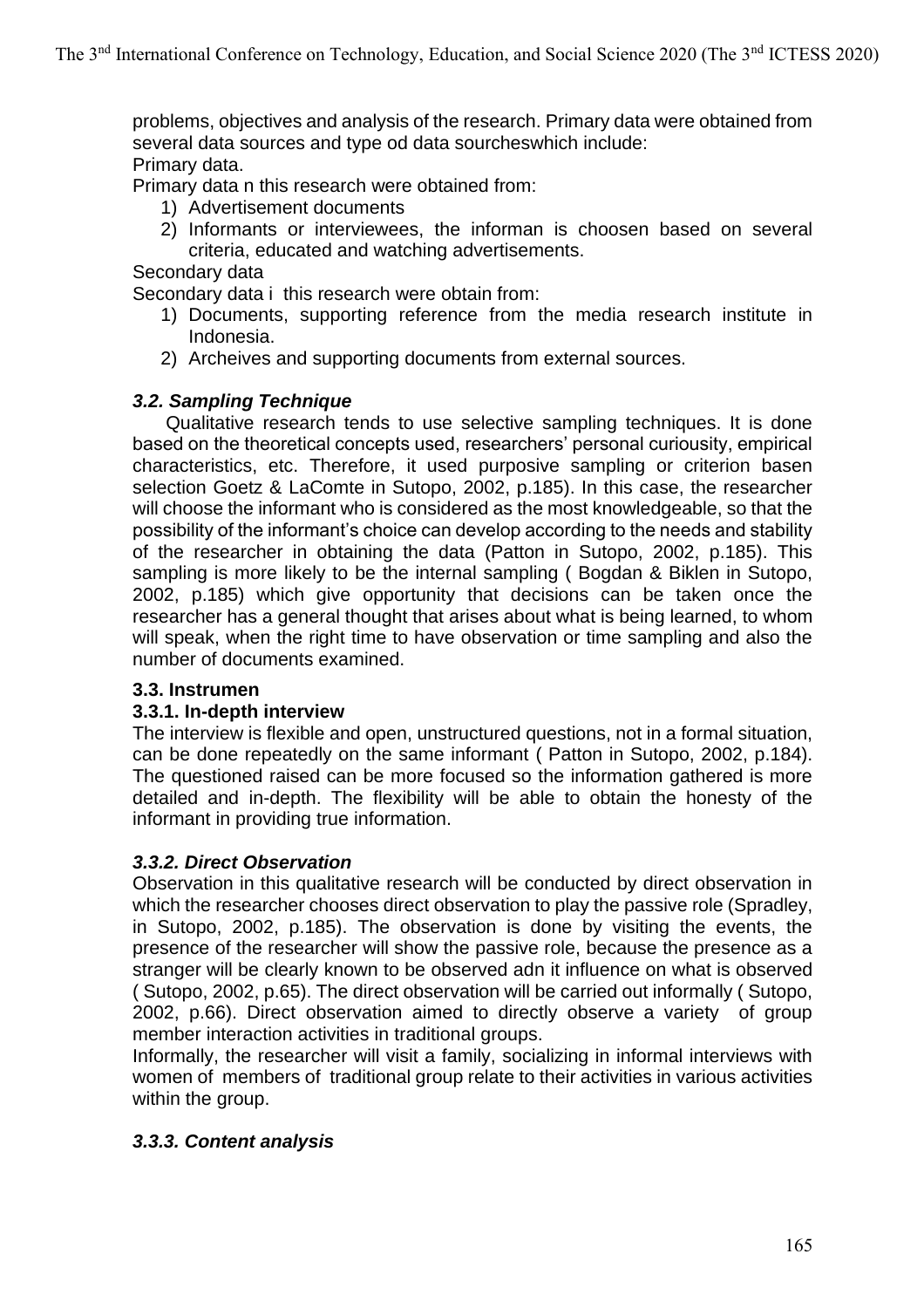This technique will be done to collect the data from documents and archieves about regional data, socio-cultural. The data taken from related institution are the number of people infected the viruses in Indonesia.

### *3.4. Procedure*

Based on the problem raised in this research, how the construction of the online media advertising in terms of media and social media, the type of research with the best strategy is qualitative research observing participant. This model develops previous research where there is a distance between the researcher and the investigator. The relationship between the researcher and the investigator are unified and holistic. Jorngensen (1986), agrues that observation method is based on 7 criteria, they are:

- Special interest in human meaning and interaction based on the member's perspective or members of certain situation or circumtances.
- The foundation of research and its method is the presence and present dayto-day life.
- The form of theory that empasize the interpretation and resolution of human existance.
- The logic and process of research that is open, flexible, opportunistic and demands redefinition of what is problematic, based on facts obtained in real situations of human existance.
- In-depth, qualitative approach and case study.
- Applaying the role of participants which demand direct contact with the people
- The use of direct observation and other methods in gathering the information.

Becker (in Deddy: 162) suggested that observation involved are observation made while participating more or less in the lives of people under the research. Observation involved follow the people studied in their daily lives, seeing what they are doing, when, with whom and under what circumtances, and asking them anout thier actions. According to Denzim (in Deddy 163) observation is a field strategy that simoultanouesly combines document analysis, interviews the respondents ans informants, participation and direct observation and introspection.

### **3.4. Data Analysis**

Analysis technique was done using interactive analysis model (Miles & Huberman, in Sutopo, 2002, p.186). In this model, there are three analysis components, they are data reduction, data presentation, and drawing conclusion or verification. It is done interactively and data collecting process done in cycle. Data reduction is in the selecting process, focusing, simplifying and avtracting data from the field notes. This process is done during the research periode. Data reduction is done by making a summary of the field notes. The researcher also makes the code, focuses the theme, sets the limitation of the problem and write memo. While data presentation is a group of information organization, the description in the form of narrative that allows the conclusions of the research can be done.

Data presentation are not only in the form of narrative sentences, but also matrices, pictures or schematics, networks of interrelated activities and tables. The conclussion and verivication are done since the beggining of data collection by recording the rules patterns, statements, possible configurations and directions of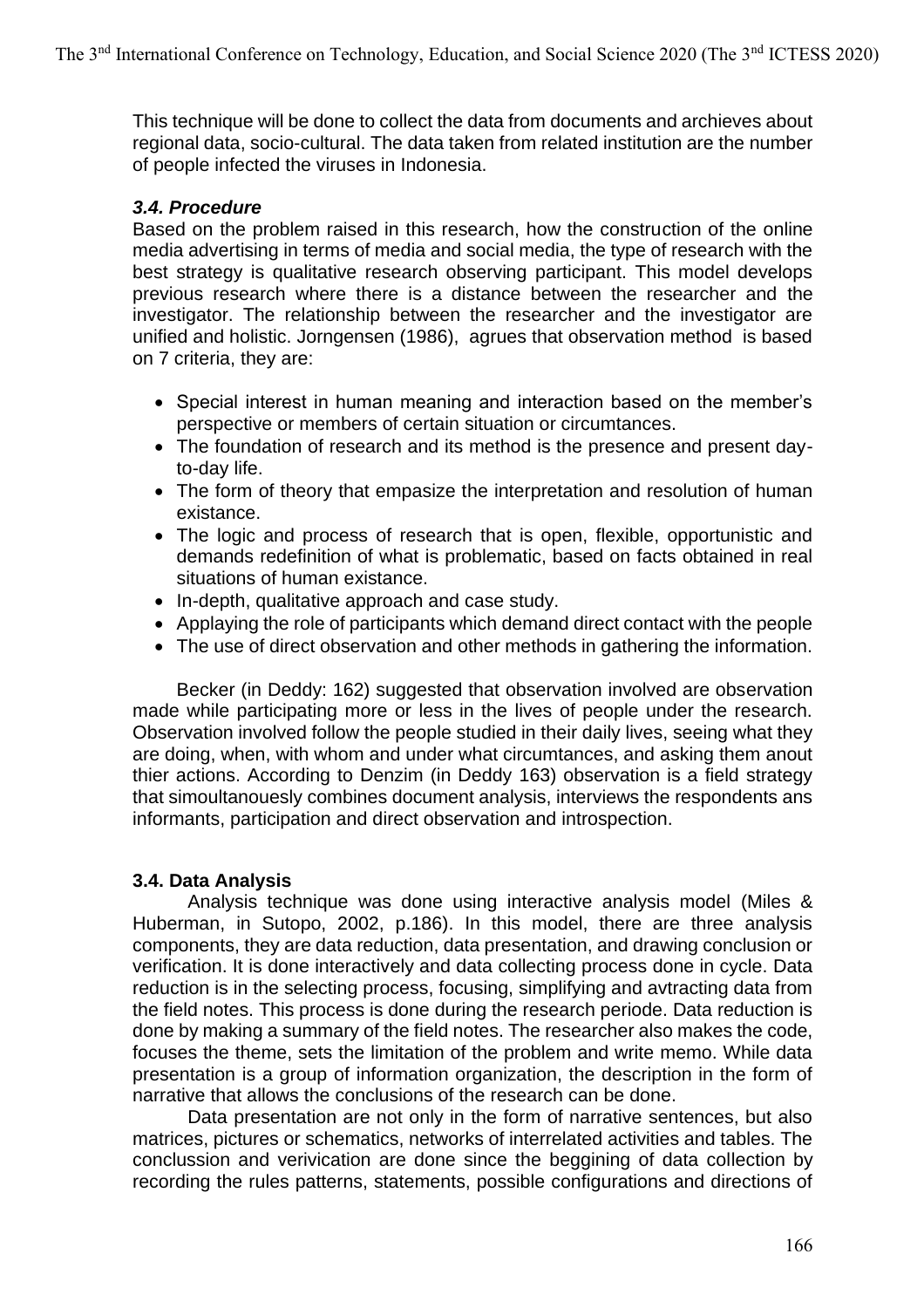cause and effect and various propositions. Conclussions need to be verified so that they can really be accounted for by repetition activities for the purpose of strengthening, fast retrieval of data discussion.

In carrying this cycle process, the researcher keeps working on the components analysis and data collection. Afterward, the researcher works only in three analysis components after the data collecting process completed. After all the data colleted, the next step is doing contructivist analysis by Peter L Berger and Lucman.

Furthermore, the data in the form of advertisement document are analyzed using discourse analysis with constructivist paradigm as the framework and perspective for analysis, while the construction of viewersis analyzed usind constuctivist qualitative analysis.

The strategy used is based in the steps proposed by Seiddel (Sutopo, 2002, p.33), they are as follow:

| <b>NO</b>     | <b>DESCRIPTION</b>                                                                                  |
|---------------|-----------------------------------------------------------------------------------------------------|
|               | Taking notes that produce field notes, put the code so that the data                                |
|               | source can be traced;                                                                               |
| $\mathcal{P}$ | Collecting, sorting, classifying, syntesizing, summarizing, and making<br>index;                    |
| ົ             | Thinking, by making meaningful data category, looking and finding the<br>patterns and relation; and |
|               | Make general findings                                                                               |

### **4. Result and Discussion**

### **4.1. Media and Advertisement Construction**

Language description of the message in 4 minutes five seconds advertisement is as follows: " What is corona virus. This school holiday is totally different. We are prohobitted to play with friends, go to mall, and visit friend in their house. My father and mother are also at home. But, sometimes my mother have to go to market. Then my father said to my mother, "Mom, don't forget to keep the physical distance in the market". Keep the distance. Like a car. And when my mother gets home, I run to her. But my mom say "keep the distance with me". I am so sad, what happened to these people?

But finally I understood. Keeping distance is important. Because we are trying to avoid corona virus*. Corona virus is newly discovered virus. In Latin, "Corona" menas crown. Once the corona virus enter the lungs, it starts to damage our body . We get sick, fever, sneezing, coughing. When one cough, splashes of saliva come out of our mouth. By riding the spit splashes, corona virus transmited into other people's body and then go through the lungs. Although not all people get sick, but corona virus can stick anyone. Because viruses are everywhere. On the bookshelves, in the playgrounds, in toys, event in lift that look clean and shiny. If someone presses the button the he touches his mouth, the corona virus can enter right away. Corona virus is really ridiculous.* 

But, I know how to avoid it. One way is to wear mask. When the virus rushes towards us, the mask immediately blocks them. I also wash my hands more often with soap. I like to make a lot of foam to kill the viruses. And once they die, I immediately rinse with clean water. Weeeee, I guess... I guess... But there are also people who cannot get away from corona virus, namely health workers such as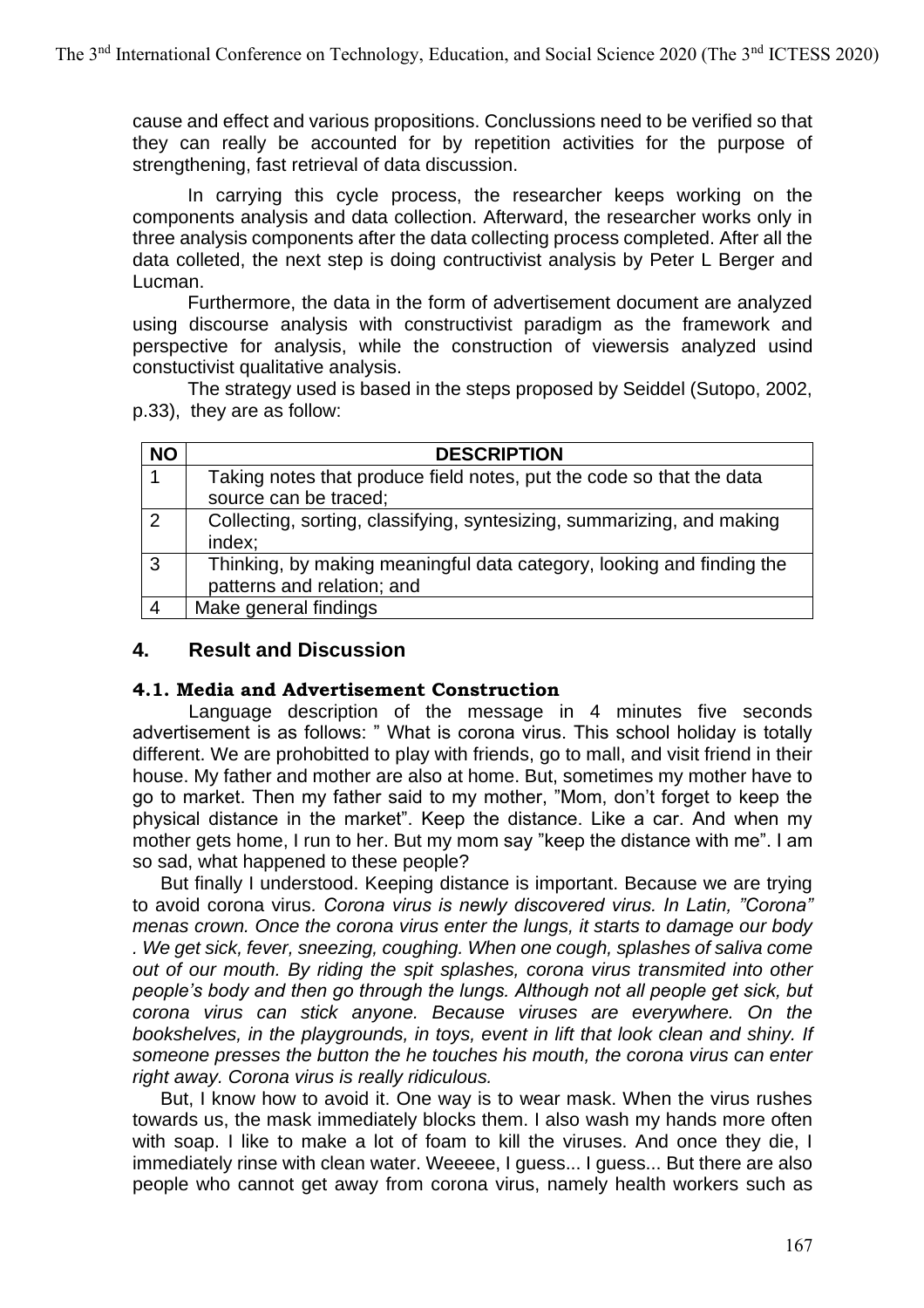doctors and nurses. Wearing personal protective equipment, they fight against the corona virus everyday. They are not immune, but they are brave, sincerely helping. All region are also fighting together againnst the virus. The government made regulations so that we are all safe. Health workers work day and night for our health. Let's concuer the Corona Virus together!!! Hmmm.... But what can I do? Oh I know! As long as we stay indoors, the virus will not spread. So, I play it at home. While adults fight the Corona virus in their own way. We wait when Corona virus recognizes eternity! Mwuahahahaha!!!! So, I can play again. Hehehe....

There are three parts to the type of advertisement language disclosures in this advertisement. First is the expressiom of confussion the child seeing the current situation of the Covid-19 pandemic. The children are confused and wonder, it shows the curiosity of the children presenting using children language. The children need to understand the problem and it is revealed fro the words and sentence uttered that the children finally know the situation dealing with the virus. The three children conveyed suggestion to avoid the virus by staying at home. This public service advertisement conveys a message that the society understand, behave and change the beahvior according to the purpose of this advertisement.

In principle, the broadcasting advertisement in mass media especially online media is a tool for product marketing. Advertising is a part of marketing. Advertiesment functioned to inform the products, persuade by communicating the product to the purchase, the advertisemnet also reminds consumers loyalty to keep on remembering the product and do not move to other products. In the next stage, advertisemnets should be able to educate potential consumers to be influenced by the positive impression of advertisements.

Through advertisement, consumers are affected socially, economically and psychologically. The social impact ilustrates how consumers perceive a certain position when consuming certain products. Product selection and usage behavior has become a lifestyle. The selection of certain brand is a symbol of social status. Advertising alsi has economic impact where advertising is able to stimulate the needs and desires to some into contact with certain products and brands. Advertising also has a psychological effect because the appearance of a brand in a particular advertisement is able to make potential consumers persuaded constantly by the display of the advertisement repetedly.

Advertisements do not appear by themselves, when it is airing on online media, typically this 30 seconds advertisement have been passing a long process. There are professionals who work behind advertising. These professionals work with great creativity to solve client's very complex problems. The creative team plays an important role in creating advertisements. Clients come to get supports of their problems, namely marketing problems. Advertisement for marketing is one of the mixing part in supporting marketing success.

Children advertisement in online media appear to meet the market demand. The children animated advertisement on *Waspada Corona* is sponsored by the Indonesian Ministry of Health. This public service advertisement includes noncommercial advertisements or non-profit advertisements. The purpose of noncommercial advertising is to convey information and educate the public dealing with the government programs. This advertisement is displayed in online media and it has been published with sharing methods to Local Government Portals. This advertisement sells ideas or is called social marketing. Social marketing is a way designed to motivate people to be able to change behavior (which is considered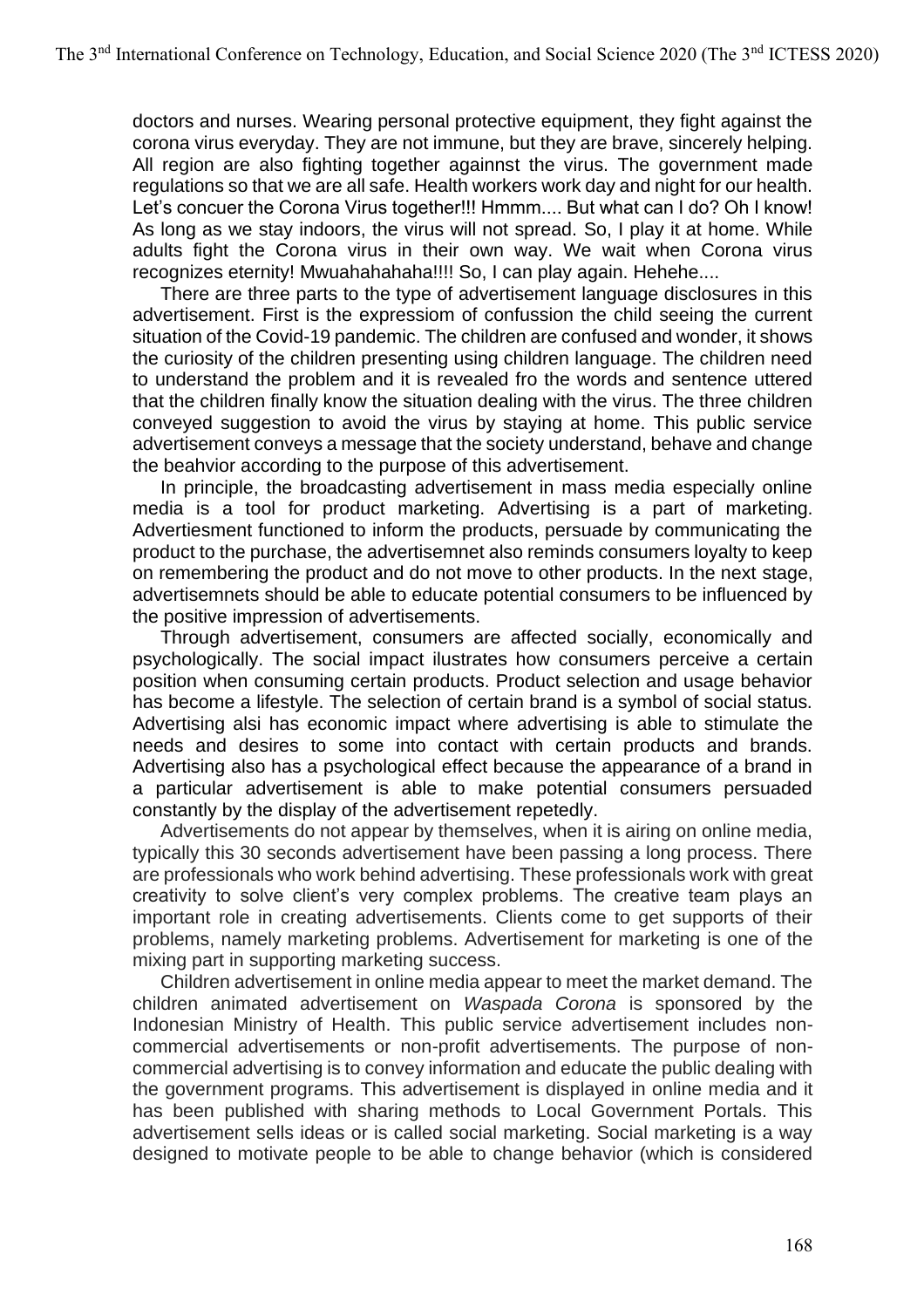less profitable for themselves, society and the environment) towards a better life by staying based on the use of the marketing mixing. (Chasanah, 2013: 19)

Social marketing is the use of marketing principles and techniques in influencing the target audience to voluntarily accept, reject, modify, and abandon a behavior for the benefit of individuals, groups and society as a unity. Social marketing seeks to influence people to abandon addictive behavior, adopt new behaviors and receive unexpected experiences. (Chasanah, 2013: 19)

The reality of media in conveying advertisment is advertisement to fulfill the advertising function. The choice of advertising language is presented to communicate a purpose namely *Waspada Corona*. The advertisement language used in *Waspada Corona* is said as fine and there is no problems. The consideration is that this advertisement uses children's endorsers because the target audience is children. The sentence structure used is simple language with familiar terms that are easily understood by children. In this advertisement there are no scientific terms which are difficult to understand. The choice of scientific terms is explained eloquently and in detail. The accent and delivery method is also simple, with a rising intonation that inspires a unique spirit directed to children. Choice of words, arrangement of sentences, style of delivery arebusing methods with children as the target. From communication the point of view and the language of choice, it is said right.

This children advertisement is animated version, this version reveals an attractive method using images and funny scenes. It is preferred by children. Animated shows are identical to children, although in this advance high-tech era, the animation shows are not only for children. But animation is still an attractive viewing choice for children. Animation has many advantages in explaining the circumtances changing every time. This is helpful in explaining the procedure and sequence events. (Utami, in Simarmata, 2019: 13) Animation is suitable for creating reality from artificial thing, something that cannot be captured by reality in visual images. (Simarmata, 2019: 13) Because of its excelence, animation technology has been able to increase the number of fans showing animation in the world such as in developed countries like America and Japan. The animated version is able to create fictional characters such as Bathman, Superman, Doraemon and Disney characters.

Furthermore, seeing from the media, advertising chooses the advertisement language solely as an effort of social marketing strategies so that the advertising message can be easily understoond, communicated well and it can achieve the objectives as intended by the owner of the message (Government). The creative team in the advertising industry has no interest in choosing the language either ideologically, politically, and political or group interests. As creative people, advertising messages in the form of language are designed to meet client demands, so messages are designed and organized to "sell" by informing, and persuading. Sometimes clients have special marketing problems, for example to hold the pace of competitors' products. For this reason, the draft message must support the marketing interests.

### **4.2. Semarang Society Construction**

Media and social reality are not always similar moreover for the researcher, it must be different. Semarang society saw that the composition of the language of animated children advertisement *Waspada Corona* is trully shocking.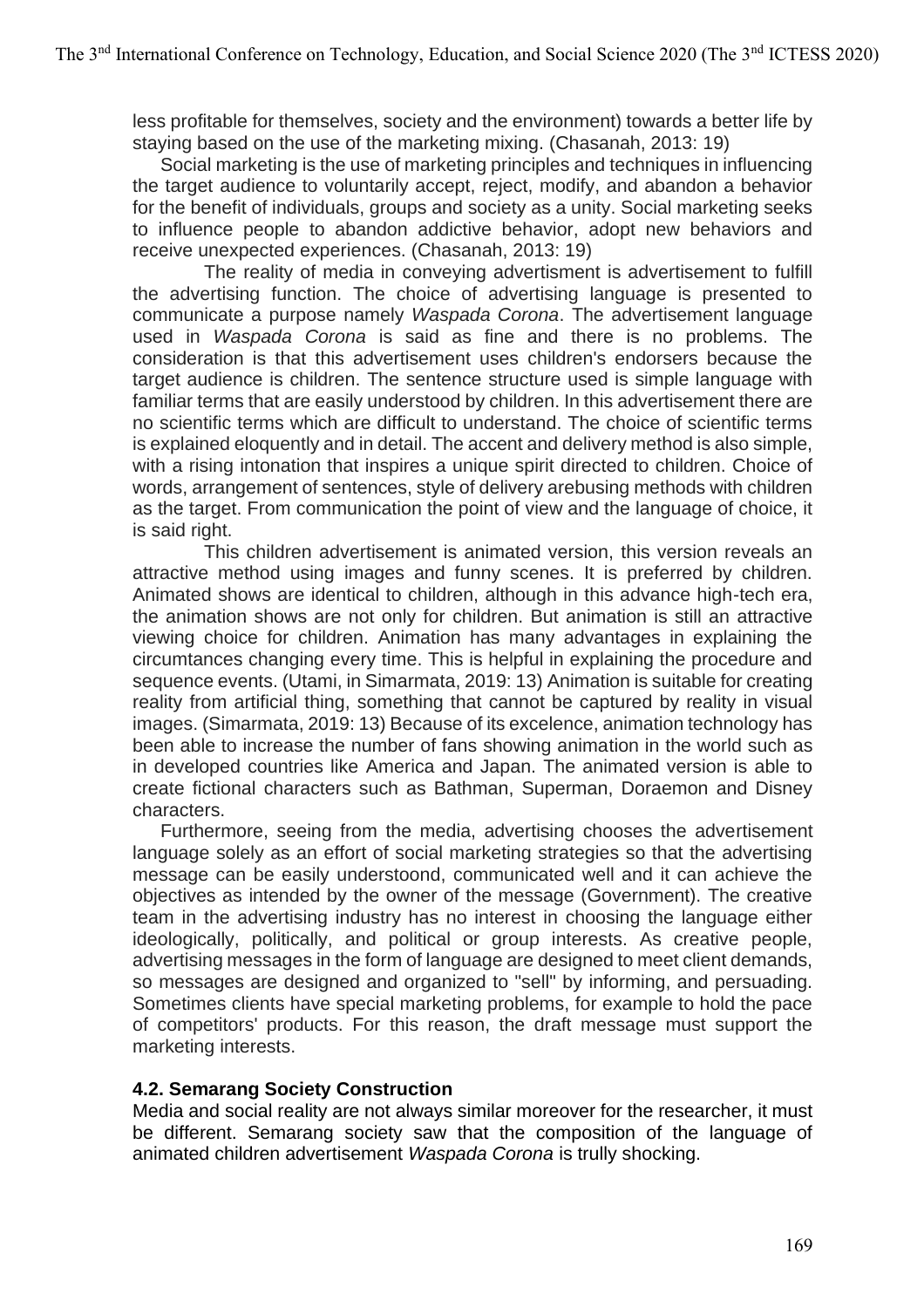### **Natural Construction**

Children's language is built naturally. Children have a typical character, It is curious. The begining of the advertisement express the questioning message. The question why? Why is a proof that there is something they do not undestand and the children wants to know the answer. In the millenial era, children have high curiousity. They explore ther curousity in online media. They have their own gadget, choose and sort information they prefer.

### **Intellegent and Smart Construction**

Word and sentence choice in the disclosure of advertising message builds a perceptions that children are intellegent and smart. Intellegent means clever and competent in thinking. Smart and intellegent are also called as hodiernal. That is the picture of advertising language. On the second part, children are constructed as they understand the problem very well. It shows that the children know Covid-19 very well and they can explain their knowledge and understanding fluently and communicatively. The style choosen is a typical style aimed at children with simple sentences and rising intonation. It is the typical style of children communication.

### *Expert Construction*

The delivering of health messages in advertisement creates an image of a health expert. Because a health expert understand the health message wholy and detail as shown in the advertisement.

### *Scientist Construction*

The use of scientific word which are explained again in easily understood language also shows scientist impression. Some languages messages choose scientific language. The message was delivered by a scientist.

### *Cleric Construction*

The advertising language expresses behavioral suggestions, an attempt to advise that they are obeyed, in religious sense called fullfilling the function of cleric.

### *Islamic Values Construction*

Delivering kindness and inviting goodness to look after self, family and society are part of the values of pierching in islam. Sincerity in sacrifice, volunteering, helping others witout expecting rewards. In social reality, the messages implied have been able to build the social life in the society.

### **4.3. Discussion**

Online media advertising has the main function to support the process of marketing. For product or service owner, purchasing duration with high price is not a problem as long as it is able to boost product and service sales. However, sometimes there are obstacles during the marketing process such as less competitive prices, inadequate places, substandard distribution, ineffective promotional campaign and so on. In overcoming those problems, field research is needed to help answering and solving the problem. Practical reserach such as marketing research and advertising research is expected to able to support good marketing.

In the era of the rising media text studies, academics are also interested in conducting the research in advertisement. However, the study of media text often aimes specifically and does not directly support the success of marketing. Media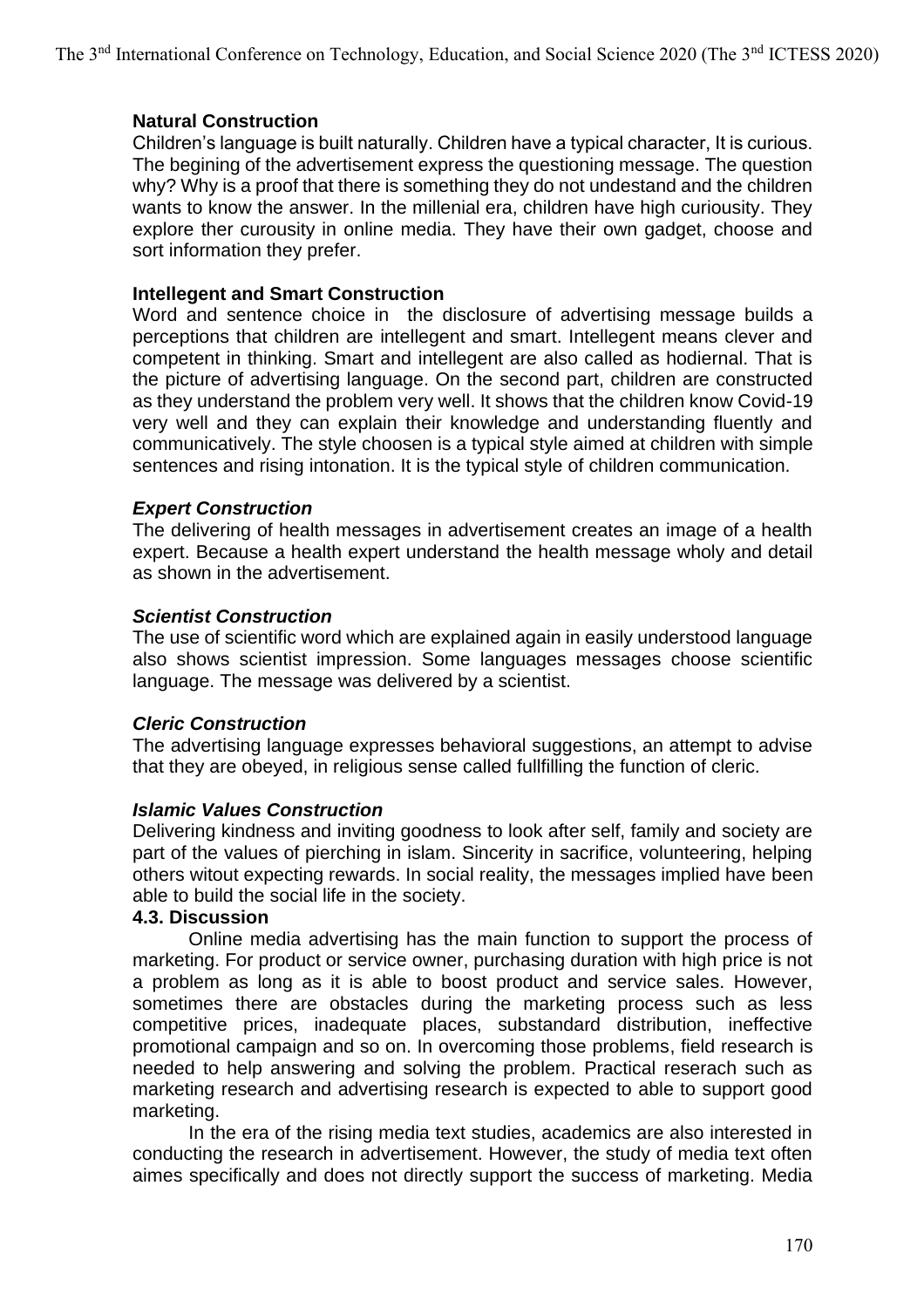text study is study using semiotic method discourse analysis, framing and hermeneutics. Likewise, more global paradigms in studying mass media advertising. For example, the constructivism paradigm in addition to the critical and interpretive paradigm.

Reserchers prefer to interpret existing message to designing their own advertising messages, or measuring how effective the message is conveyed. This research is often seen as not helpfull in supporting the effectiveness of advertising and marketing. Understanding the advertisement message especially in terms of language is very interesting. Researcher do not intend to criticize or assess whether it is the same or right but it give more value that advertising message compiles with creative advertising strategies have possitive values that are easy to remembered by the viewers.

Is it true that mass media constructed advertisement? How mass media construct advertising content in the media, and is it true that the media survives on the vision, mission and ideology of the institution? Does the media have priority interests in the companies image and bussiness dynamics?

## **5. Conclusions and suggestions**

The Media is not the only institution that participates in constructing advertisments. Advertisements work is a team work, it need many parties to create an advertisements. Advertisement is designed for the main purpose to support marketing. The media air the advertisements on behalf of the owners products and services. The construction of the media on advertising is the construction of market.

Society has freedom in building mass media advertisement construction. Society has a unique way of constructing media messages, construction comes naturally when they consume media content. Society grows and develops together and integrates with the social, psychological, cultural and religious environtment. This environment put colours in the indset and way of thinking of the commuity towatds a phenomenon. It is including the phenomenon of advertising content.

## **References**

- Aimie Sulaiman. (2016). *Memahami teori konstruksi sosial Peter L Berger*. Jurnal Society vol 4 no 1 Juni.
- EM Griffin. (2019). *a Look at the communication theory*; tenth edition. Mc Graw Hill education.
- Peter L Berge. ( 1991). *Agama sebagai realitas sosial*. Jakarta. LP3ES

----------------, Thoman Luckmann. (1990). *Tafsir sosial atas kenyataan* : Risalah tentang sosiologi pengetahuan. Jakarta. LP3ES

Rachmat Kriyantono. (2019). *Agama itu Ilmiah, Tauhid adalah Grand Teori Ilmu*  **Pengetahuan.** From http://rachmatkriyantono.lecture.ub.ac.id/category/etika-filsafat-

komunikasi/ February 6th,

Stephen W Littlejohn. (2017). *Theories of human communication.* Eleventh edition,USA, Waveland Press Inc,